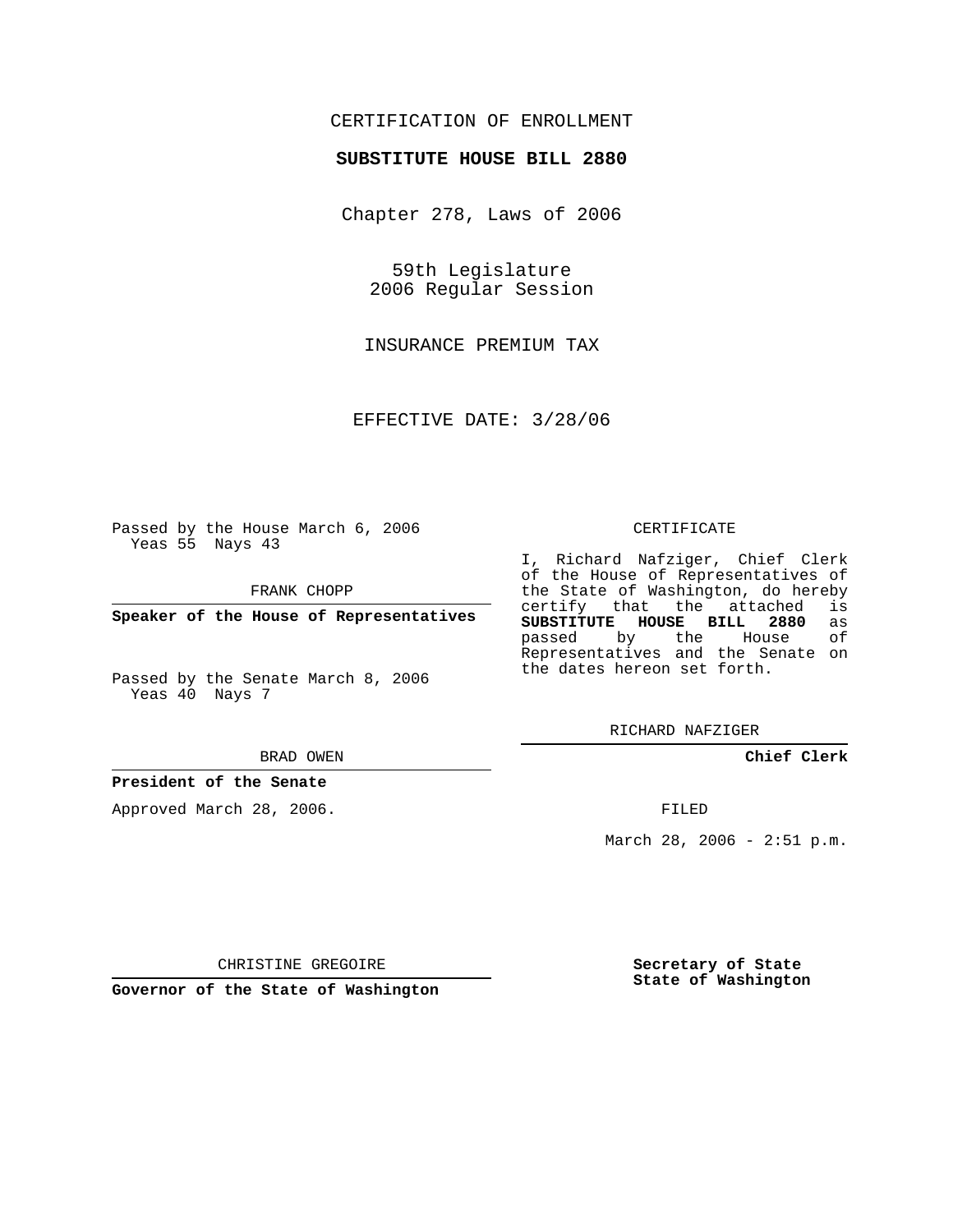# **SUBSTITUTE HOUSE BILL 2880** \_\_\_\_\_\_\_\_\_\_\_\_\_\_\_\_\_\_\_\_\_\_\_\_\_\_\_\_\_\_\_\_\_\_\_\_\_\_\_\_\_\_\_\_\_

\_\_\_\_\_\_\_\_\_\_\_\_\_\_\_\_\_\_\_\_\_\_\_\_\_\_\_\_\_\_\_\_\_\_\_\_\_\_\_\_\_\_\_\_\_

Passed Legislature - 2006 Regular Session

## **State of Washington 59th Legislature 2006 Regular Session**

**By** House Committee on Finance (originally sponsored by Representative McIntire; by request of Department of Revenue)

READ FIRST TIME 01/30/06.

 AN ACT Relating to insurance premiums tax; amending RCW 48.14.080; creating new sections; and declaring an emergency.

BE IT ENACTED BY THE LEGISLATURE OF THE STATE OF WASHINGTON:

 NEW SECTION. **Sec. 1.** The legislature finds that the insurance premiums tax is intended to be in lieu of any other tax imposed on insurers. However, insurers are not exempt from taxes on real and tangible personal property, or excise taxes on the sale, purchase, or use of such property. These provisions, enacted in 1949, have not been reviewed or altered in light of significant expansion of sales and use taxes to include taxation of many service activities. Some insurers have interpreted their obligation to pay retail sales and use taxes to be limited to those taxes imposed on the sale or use of tangible personal property. These insurers claim exemption from retail sales tax, use tax, or any other excise tax on the purchase or sale of services, such as telephone service, credit bureau services, construction services, landscape services, and repair services. Other insurers have consistently paid excise taxes imposed on these services. The legislature further finds exempting insurers from excise taxes on the purchase or sale of services is inequitable and results from the